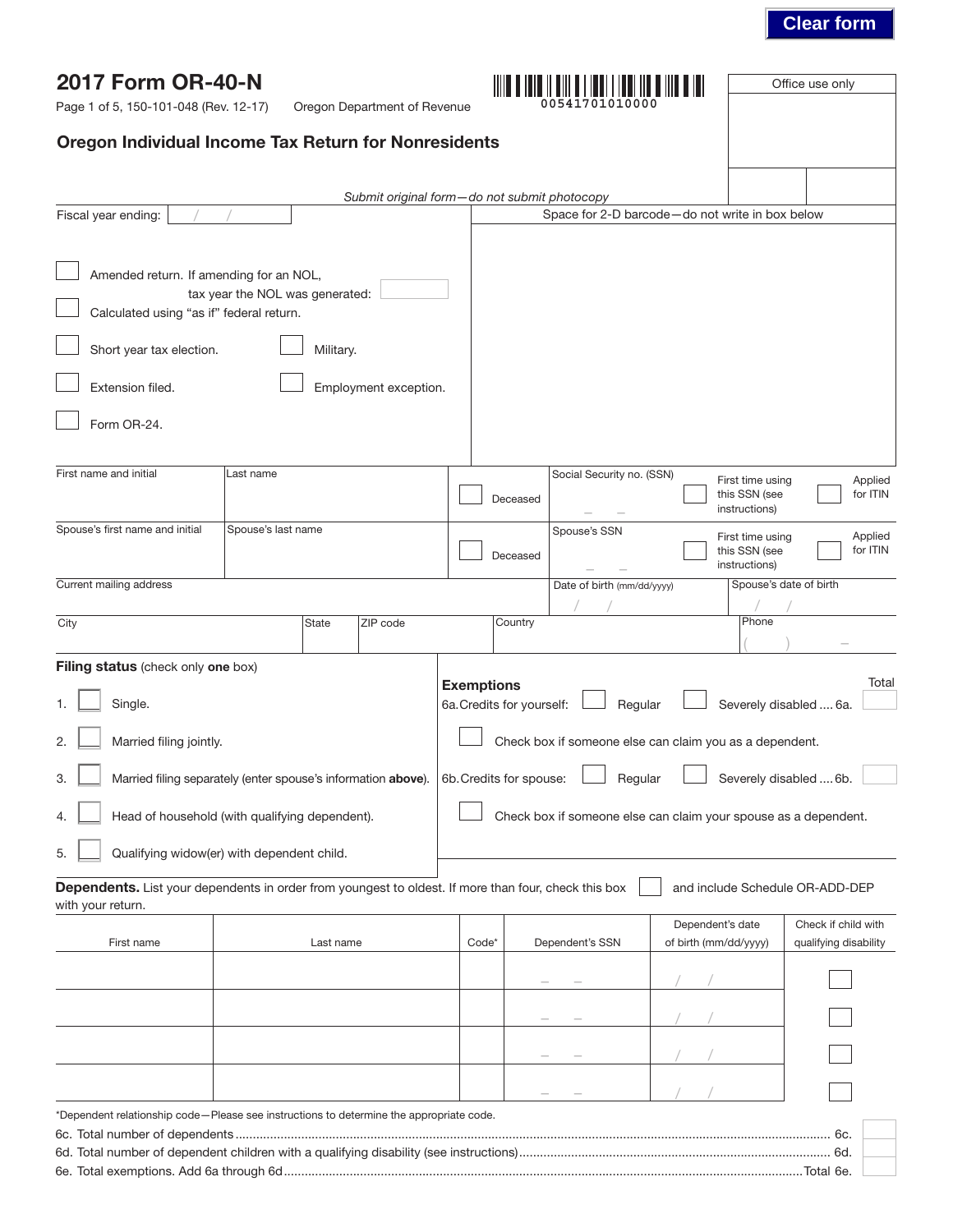Page 2 of 5, 150-101-048 (Rev. 12-17) Oregon Department of Revenue



| Name | <b>SSN</b> |
|------|------------|
|------|------------|

| <b>Income</b> |                                                                           | Federal column (F) |      | Oregon column (S) |
|---------------|---------------------------------------------------------------------------|--------------------|------|-------------------|
|               | Wages, salaries, and other pay for work. <b>Include all Forms W-2</b> 7F. |                    | 7S.  |                   |
| 8.            | Taxable interest income from federal Form 1040, line 8a<br>8F.            | .00                | 8S.  |                   |
| 9.            | 9F.                                                                       |                    | 9S.  |                   |
| 10.           | State and local income tax refunds from federal Form 1040, line 10 10F.   | .00                | 10S. |                   |
| 11.           |                                                                           | .00                | 11S. |                   |
| 12.           |                                                                           | .00                | 12S. |                   |
| 13.           |                                                                           | .00                | 13S. |                   |
| 14.           |                                                                           | .00                | 14S. |                   |
| 15.           |                                                                           | .00                | 15S. |                   |
| 16.           |                                                                           | .00                | 16S. |                   |
| 17.           |                                                                           |                    | 17S. |                   |
| 18.           |                                                                           |                    | 18S. |                   |
| 19.           | Unemployment, Social Security benefits, and other income from             |                    |      |                   |
|               |                                                                           |                    | 19S. |                   |
| 20.           |                                                                           |                    | 20S. |                   |

– –

### Adjustments

|     | 21. IRA or SEP and SIMPLE contributions, federal Form 1040,             |      |      |      |
|-----|-------------------------------------------------------------------------|------|------|------|
|     |                                                                         |      | 21S. | .00  |
| 22. | Education deductions from federal Form 1040, lines 23, 33, and 34  22F. | . 00 | 22S. | .00  |
| 23. |                                                                         | . UU | 23S. | .00  |
| 24. | Deduction for self-employment tax from federal Form 1040, line 27 24F.  |      | 24S. | .001 |
| 25. | Self-employed health insurance deduction from federal                   |      |      |      |
|     |                                                                         |      | 25S. | .00  |
| 26. |                                                                         | . 00 | 26S. | .00  |
| 27. |                                                                         | .00  | 27S. | .00  |
| 28. |                                                                         |      | 28S. | .00  |
| 29. |                                                                         |      | 29S. | . 00 |
|     |                                                                         |      |      |      |
|     |                                                                         |      |      |      |
|     | <b>Additions</b>                                                        |      |      |      |

| - --- --- -- - - - - - |                                                        |                 |  |
|------------------------|--------------------------------------------------------|-----------------|--|
|                        | 30. Total additions from Schedule OR-ASC-NP, section 2 | 30 <sub>S</sub> |  |
|                        | 31. Income after additions. Add lines 29 and 30        | 21C             |  |

### **Subtractions**

|     | 32. Social Security and tier 1 Railroad Retirement Board benefits included            |                                                     |               |
|-----|---------------------------------------------------------------------------------------|-----------------------------------------------------|---------------|
|     |                                                                                       | $\left( \begin{array}{c} \cdot \end{array} \right)$ |               |
| 33. |                                                                                       |                                                     | 33S.          |
|     |                                                                                       |                                                     | 34S.          |
|     | 35. Oregon percentage. Line $34S \div \text{line} 34F$ (not more than $100.0\%$ ) 35. |                                                     | $\frac{0}{0}$ |
|     |                                                                                       |                                                     |               |

| 33S. |  |
|------|--|
| 34S. |  |
|      |  |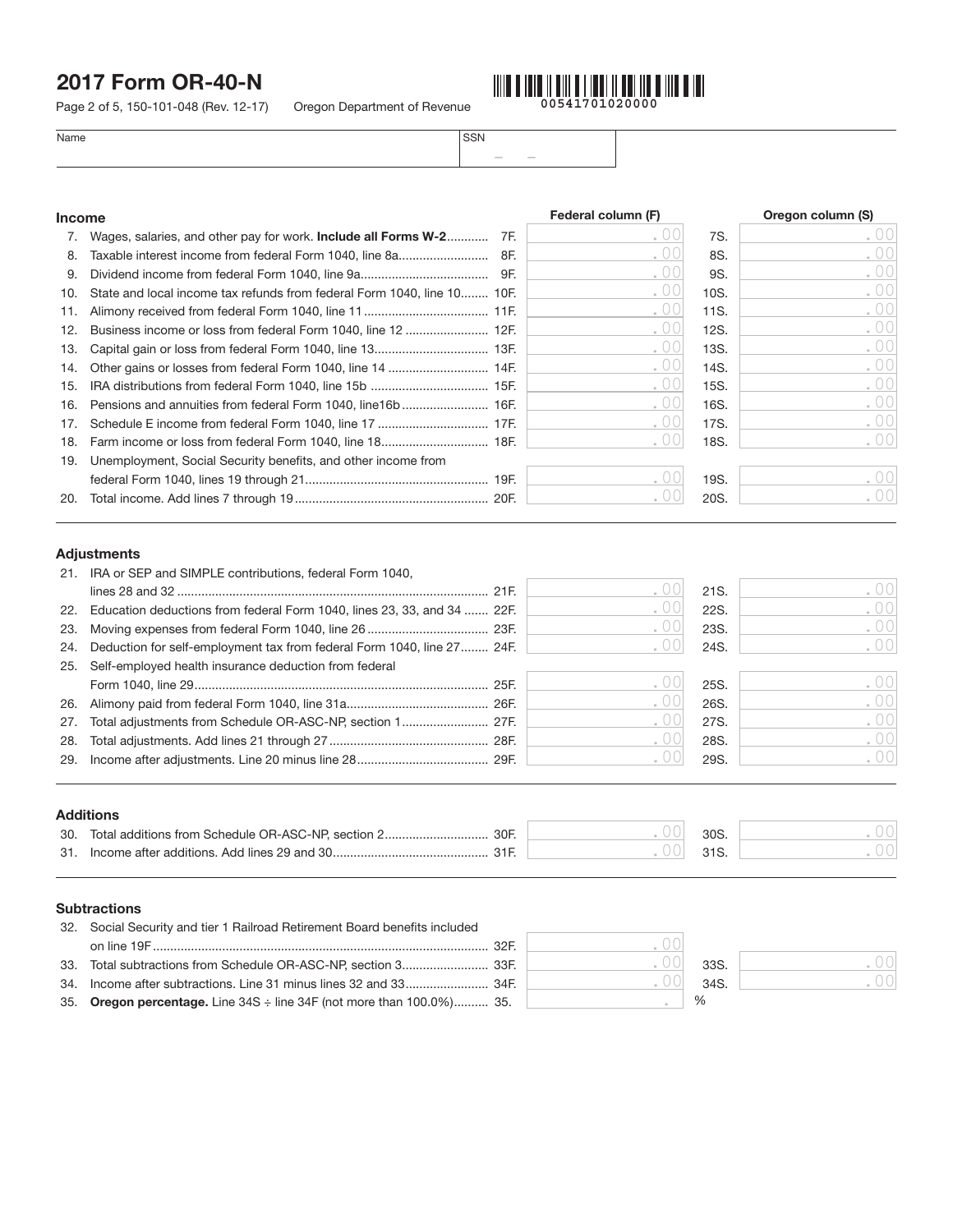Page 3 of 5, 150-101-048 (Rev. 12-17) Oregon Department of Revenue



.00

| Name                                | <b>SSN</b> |    |
|-------------------------------------|------------|----|
|                                     |            |    |
|                                     |            |    |
|                                     |            |    |
| <b>Deductions and modifications</b> |            |    |
| 36. Amount from line 34S            |            | 36 |

| 37. | Itemized deductions from federal Schedule A, line 29. If you are not itemizing your deductions,                                                                                                                 |  |
|-----|-----------------------------------------------------------------------------------------------------------------------------------------------------------------------------------------------------------------|--|
|     |                                                                                                                                                                                                                 |  |
|     |                                                                                                                                                                                                                 |  |
|     | .001                                                                                                                                                                                                            |  |
|     |                                                                                                                                                                                                                 |  |
|     | <b>Your spouse was:</b> $40c.$ $\Box$ 65 or older $40d.$ $\Box$ Blind<br>You were: $40a.$ $\begin{array}{ c c c c c } \hline \end{array}$ 65 or older $\begin{array}{ c c c c c } \hline \end{array}$ and Blind |  |
|     | <b>Contract Contract Contract Contract</b>                                                                                                                                                                      |  |

|  | $\left( \begin{array}{c} 0 \\ 1 \end{array} \right)$ |
|--|------------------------------------------------------|
|  | $\left( \begin{array}{c} 0 \end{array} \right)$      |
|  | .00                                                  |
|  | .00                                                  |
|  | $\bigcirc$ 00                                        |
|  | $\bigcirc$ 00                                        |

### Oregon tax

|     | 48. Tax. See instructions. Enter tax on line 48. Check if tax is calculated using an alternative method  48.      |  |
|-----|-------------------------------------------------------------------------------------------------------------------|--|
|     | Worksheet OR-FCG<br>$\sqrt{\frac{1}{2}$ Form OR-FIA-40-N 48b.<br>Schedule OR-PTE-NR<br>48a. $\parallel$<br>48c. I |  |
|     | 49                                                                                                                |  |
| 50. | 50                                                                                                                |  |

#### Standard and carryforward credits

|                                                                                                            | . OOI |
|------------------------------------------------------------------------------------------------------------|-------|
|                                                                                                            | .001  |
|                                                                                                            | .001  |
|                                                                                                            | .001  |
| 55. Total carryforward credits claimed this year from Schedule OR-ASC-NP, section 6. Line 55 can't be more |       |
|                                                                                                            | .001  |
|                                                                                                            | .001  |

|     | <b>Payments and refundable credits</b>                                                                            |      |
|-----|-------------------------------------------------------------------------------------------------------------------|------|
|     |                                                                                                                   | .001 |
|     |                                                                                                                   | .001 |
|     | 59. Estimated tax payments for 2017. Include all payments made prior to the filing date of this return, including |      |
|     |                                                                                                                   | .001 |
|     |                                                                                                                   | .001 |
|     |                                                                                                                   | .001 |
|     | 62. Oregon surplus credit (kicker). Enter your kicker amount; see instructions.                                   |      |
|     |                                                                                                                   | .001 |
|     |                                                                                                                   | .001 |
| 64. |                                                                                                                   | .001 |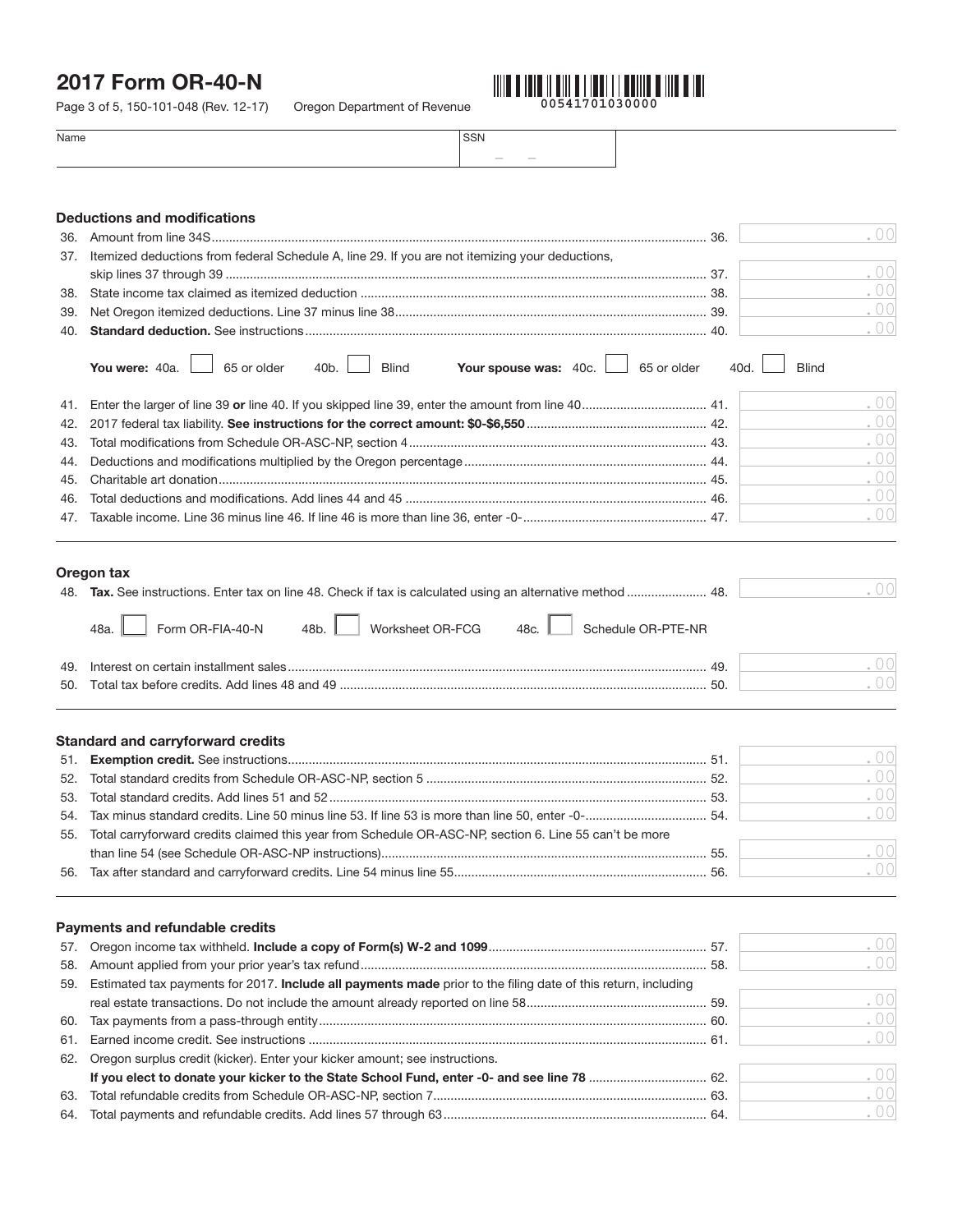Page 4 of 5, 150-101-048 (Rev. 12-17) Oregon Department of Revenue



.00

| Name | $\sim$ $\sim$          |  |
|------|------------------------|--|
|      | $\sim$<br><b>STATE</b> |  |

#### Tax to pay or refund

|     |                                                                                            | . 001 |
|-----|--------------------------------------------------------------------------------------------|-------|
|     |                                                                                            | .001  |
|     |                                                                                            | .00   |
|     |                                                                                            | .00   |
|     | Check box if you annualized: $68b.$<br>Exception number from Form OR-10, line 1: 68a.      |       |
|     |                                                                                            | .00   |
| 70. | Net tax including penalty and interest. Line 66 plus line 69This is the amount you owe 70. | .00   |
| 71. |                                                                                            | .001  |

|  | $\left( \begin{array}{c} 0 \end{array} \right)$ |
|--|-------------------------------------------------|
|  | $\Gamma$ ()()                                   |
|  | .00                                             |
|  | . 00                                            |
|  | $\Gamma$ ()()                                   |
|  |                                                 |

#### Direct deposit

|     | DII CUL UCUUSIL                                                                                                                    |
|-----|------------------------------------------------------------------------------------------------------------------------------------|
| 77. | For direct deposit of your refund, see instructions. Check the box if this refund will go to an account outside the United States: |
|     | <b>Type of account:</b> $\Box$ Checking or $\Box$ Savings                                                                          |
|     | Routing number:                                                                                                                    |
|     | Account number:                                                                                                                    |
|     | ______                                                                                                                             |

### Surplus credit donation

78. Oregon surplus credit (kicker) donation. If you elect to donate your kicker to the State School Fund, check the box: 78a.

Write the amount from line 7 of the surplus credit worksheet here. This election is irrevocable........................ 78b.